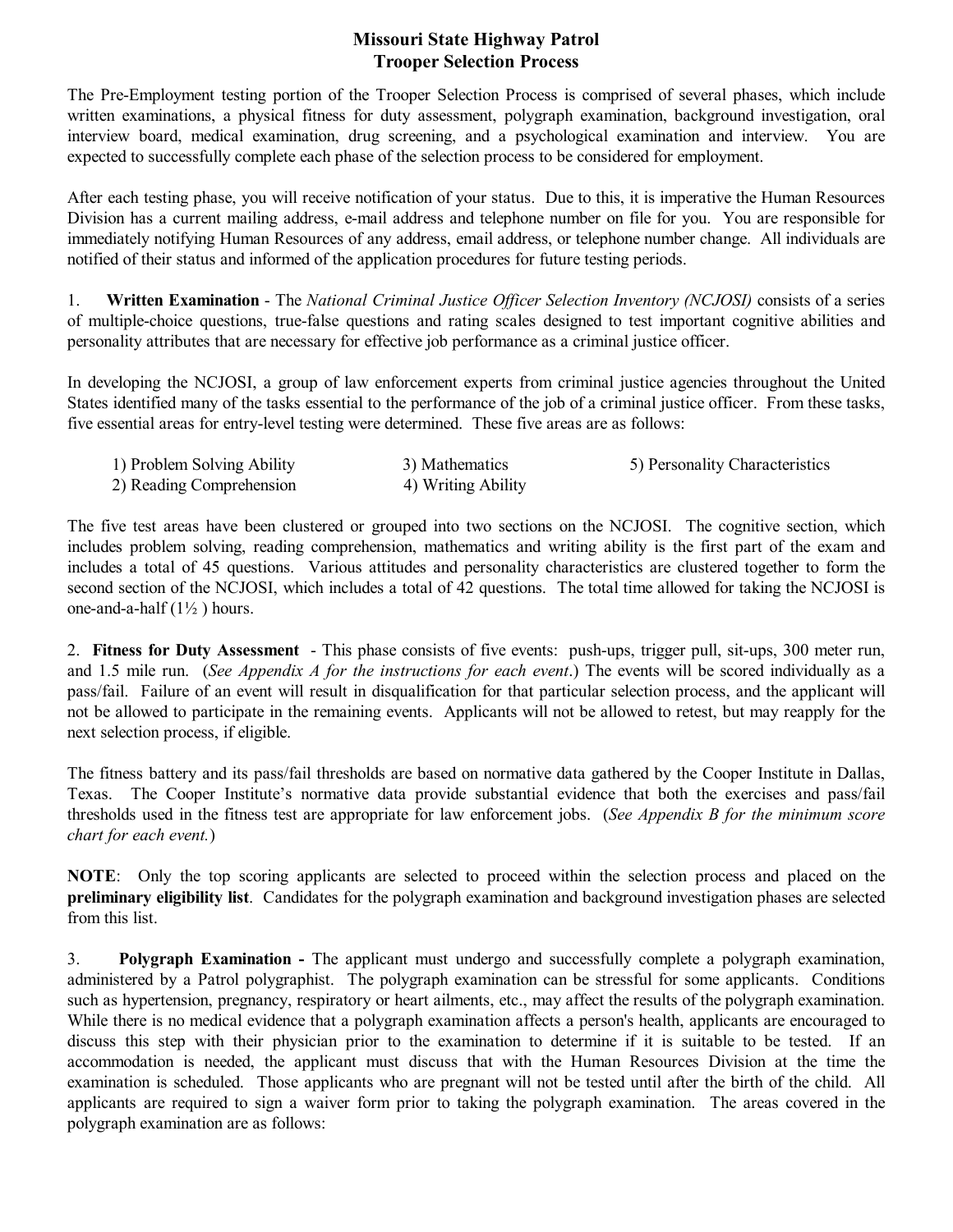- a) Employment history
- b) Traffic record
- c) Financial history
- d) Current illegal drug usage
- e) Record of criminal convictions
- f) Basic honesty

4. **Background Investigation** - A uniformed member of the Patrol conducts an extensive pre-employment background investigation, in order to determine the applicant's character and overall suitability for employment. Information obtained through the background investigation is held strictly confidential. To assist the background investigator, applicants are required to obtain a standard list of documents, such as:

- a) **Certified copy** of birth certificate obtained from the birth states' Department of Health **(an original birth certificate, photocopy of the original or certified copy, or a notarized copy are NOT acceptable)**
- b) Valid driver license (photocopy)
- c) Military service discharge papers, if applicable (DD214 and/or DD215) (photocopy)
- d) High school diploma or GED certificate (photocopy)
- e) High school transcript (official copy)
- f) College diploma(s) (photocopy)
- g) College transcript(s) (official copy)
- h) POST certificate(s) (photocopy)

5. **Background Review and Structured Oral Interview Board** Each applicant's background investigation is submitted to a board comprised of uniformed members who evaluate the information presented and assess the applicant's suitability for the position. Independent of the background investigation assessment, the applicant will participate in a structured oral interview. During the interview, the interview board will rate the applicant's oral communication skills and responses to questions in predetermined dimensions.

#### 6. **Conditional Offer of Employment**

- a) Medical Examination Contracted doctors conduct the medical examination. Applicants must meet minimum medical standards and be determined to be medically capable of performing the job. The medical examination includes but is not limited to: routine health examination, urine dipstick (sugar, protein in blood), comprehensive metabolic panel, electrocardiogram, hearing screening, and vision screening. The initial medical examination, as prescribed by the superintendent, is given at Patrol expense. However, additional examinations to prove an applicant's eligibility may be at the applicant's expense.
- b) Drug Screening Applicants must successfully pass a Patrol administered drug test. The drug screening consists of a urine sample, tested for specific drugs, using cutoff levels established by the Patrol and/or the National Institute on Drug Abuse.
- c) Psychological Examination and Evaluation A battery of psychological tests, that measure individual responses to law enforcement, behavioral, and societal psychodynamic factors, are administered. A contracted clinical psychologist completes the evaluation during a one-on-one interview.

7. **Final Offer** Budget constraints and the number of vacant openings determine the exact number of applicants who receive a Final Offer of Employment. This offer is extended to applicants who successfully complete the medical examination, psychological evaluation, drug screening, and an overall final review. Additionally, applicants must sign a three-year commitment contract. This contract requires the applicant to remain employed with the Missouri State Highway Patrol for at least three years; otherwise, the applicant must reimburse the Patrol the cost of training and uniform expenses based upon a prorated basis.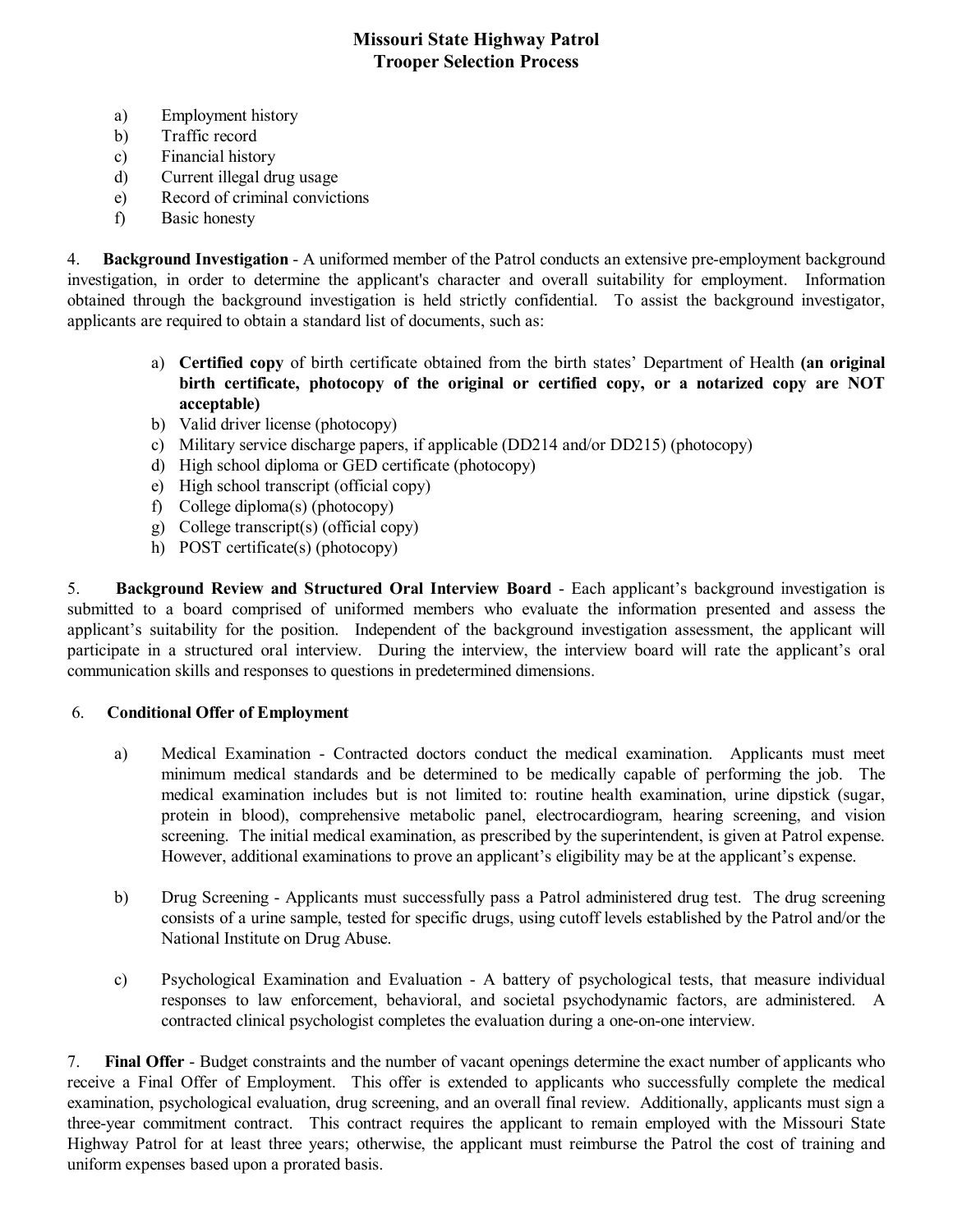#### **ONE-MINUTE PUSH-UP TEST**

**Purpose:** This test measures muscular endurance of the upper body muscles (anterior deltoid, pectoralis major, triceps). Muscular endurance is defined as the ability to contract the muscle repeatedly over a specific period of time without undue fatigue.

#### **How to Perform:**

1. Your hands should be placed slightly wider than shoulder-width apart, with fingers pointing forward. Your feet should be together. Do not cross them.

2. Starting from the up position (front leaning rest), lower your body until your upper arms are parallel to the ground in the down position. You will then return to the up position. In the up position your elbows must be extended, in order to count. This is one repetition.

3. Resting should be done in the up (front leaning rest position). Both hands must remain in contact with the floor at all times.

4. The total number of correct push-ups in one minute is recorded as the score.

RECOVER TIME - 5 Minutes

# **TRIGGER PULL**

Applicants will be required to demonstrate the following operations of the Patrol's service weapon:

# **How to Perform:**

- 1. You will pick up the pistol with your strong hand and bend your elbow to 90 degrees, pointing the muzzle of the pistol level and parallel to the floor. With the palm of your weak hand, you will grasp the top of the slide at the serrations, pull the slide to rear and release the slide to go forward. Extend the elbow completely forward, holding the pistol parallel to the floor, as if to aim the pistol, and squeeze the trigger. Bring the elbow back to 90 degrees, and repeat the sequence until you have squeezed the trigger six times strong handed. You will then place the pistol in your weak hand and repeat the exercise until you have squeezed the trigger six times with your weak hand.
- 2. You will now place the pistol in your strong hand. You will pick up the magazine from the table with your weak hand. Bend your elbow, pointing the muzzle upward at a forty-five degree angle, flip the pistol slightly, and insert a magazine into the magazine well, locking the magazine into place with the heel of your weak hand. You will then press the magazine release and remove the magazine completely from the magazine well. You will be required to repeat this procedure six times.
- 3. Next you will grasp the pistol in your strong hand. With the weak hand, grasp the top of the slide at the serrations, pulling the slide to the rear. Push upward on the slide lock lever, while letting the slide go slightly forward to lock the slide open. You will place the pistol on the table removing your hand to complete the trigger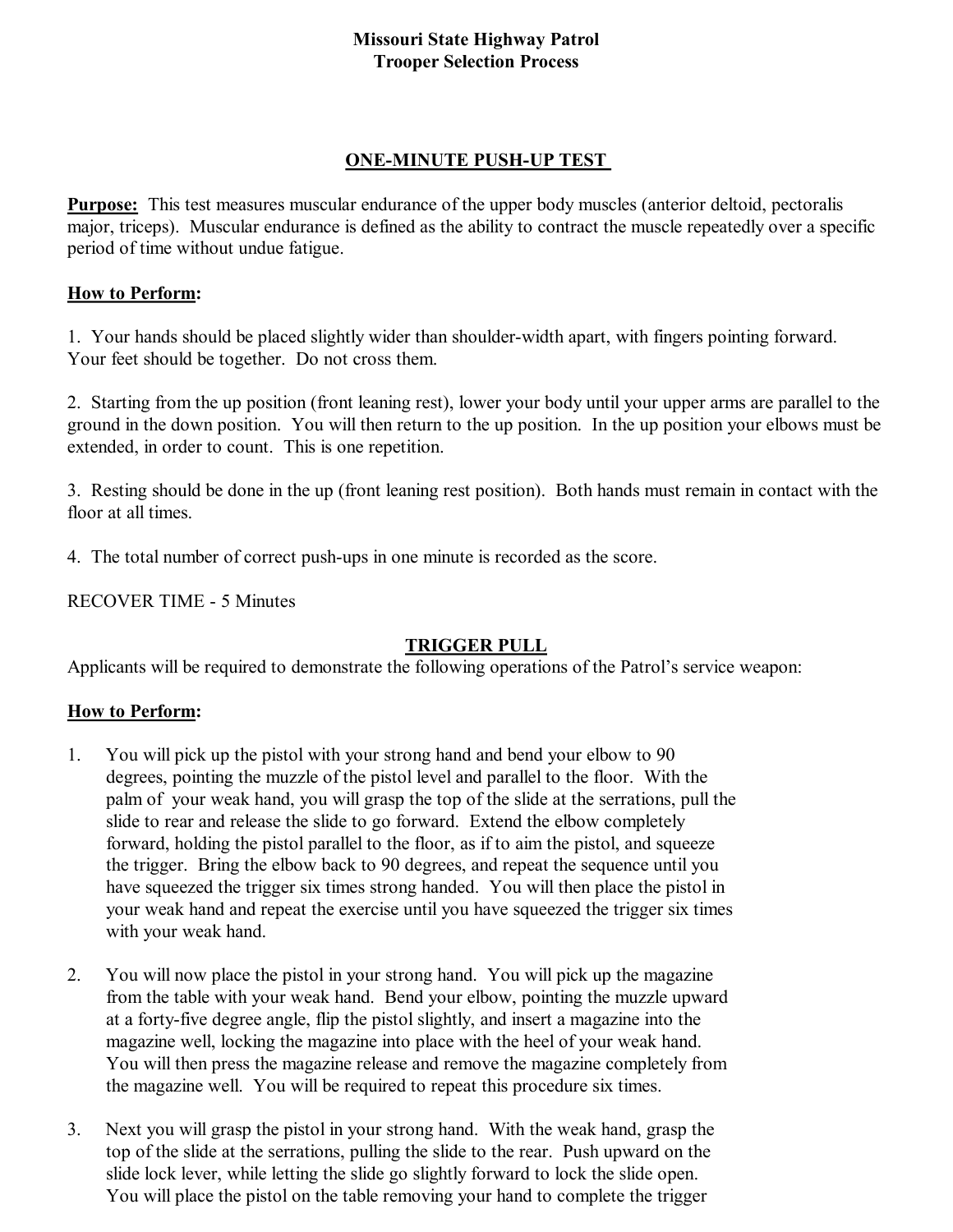pull demonstration.

- 4. If at any time you fail to follow instructions, the test monitor will notify you and direct you to repeat that portion of the test, which you failed to perform properly.
- 5. You will be allowed two minutes and thirty seconds to complete this event. If you fail to complete the event in the allotted time, you will be disqualified.

# **ONE-MINUTE SIT-UPS**

**Purpose:** This is a measure of the muscular endurance of the abdominal muscles.

## **How to Perform**:

1. Start by lying on your back, with your knees bent, heels flat on the floor. Your fingers should be interlocked and placed behind the head. (Be careful not to pull or strain neck). The buttocks must remain on the floor with no thrusting of the hips.

2. A partner may hold your feet, if you wish.

3. You should perform as many correct sit-ups as possible in one minute.

4. While in the up position, you should touch your elbows to your knees and then return to a full lying position before starting the next sit-up. When returning to the down position your shoulder blades should touch the ground.

5. Your score is the total number of correct sit-ups performed. Any resting should be done in the up position.

# **300 METER RUN**

**Purpose:** This is a test of anaerobic capacity. This is an important area for performing short intense burst of effort such as pursuit tasks. The score is the time to complete a 300 meter course.

# **How to Perform:**

1. You should stretch and warm up before testing.

2. Your time to complete the course will be recorded.

3. You should walk 35 minutes immediately following to cool down. This is an important safety consideration.

(Recover time 5 to 10 minutes.)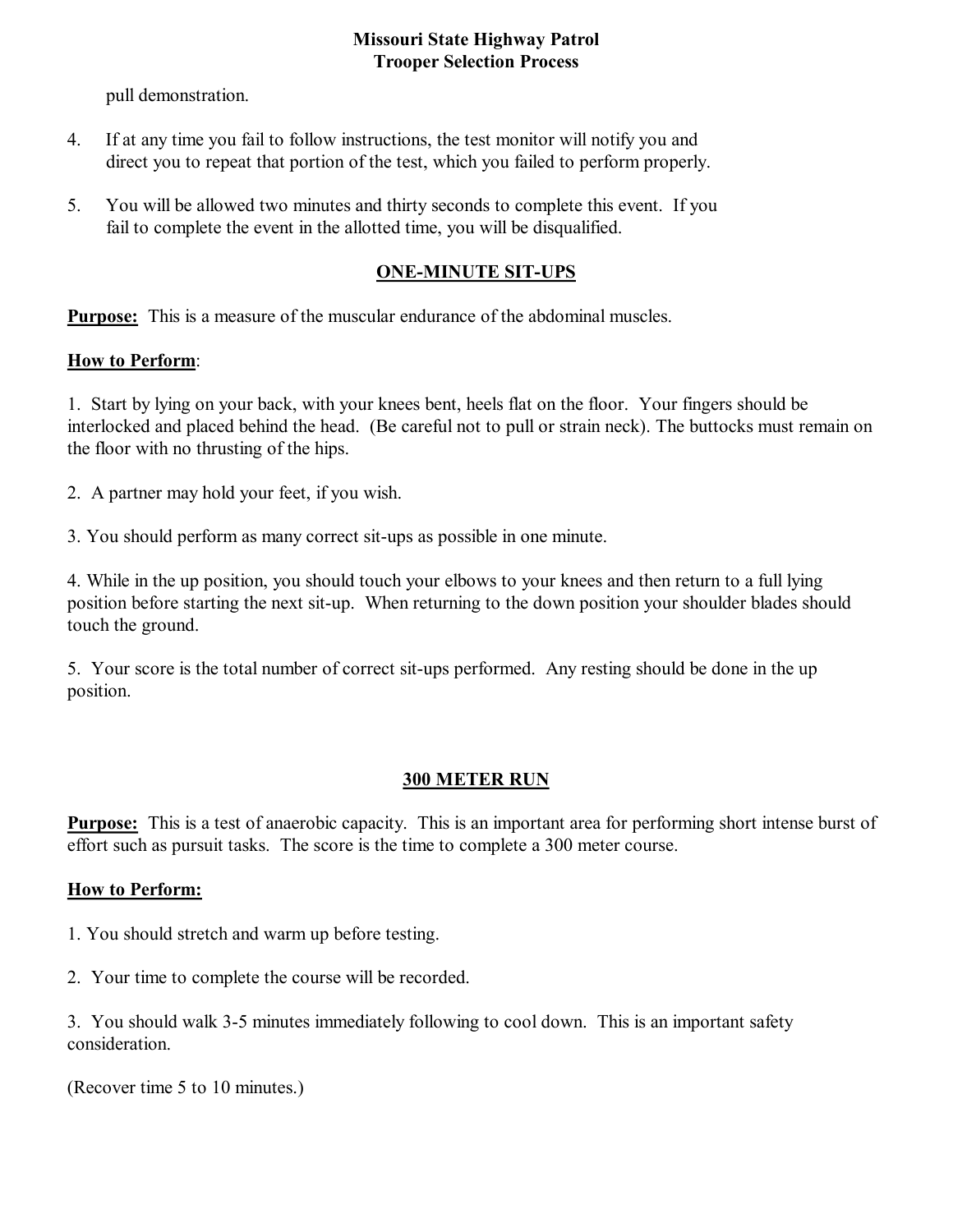# **1.5 MILE RUN**

**Purpose:** This is a measure of cardiovascular endurance or aerobic power.

#### **How to Perform:**

- 1. You will be instructed to "Go".
- 2. You will complete six complete laps of the track.
- 3. As you cross the line after each lap shout your bib number and the lap you just completed.
- 3. Your score will be recorded as the time it takes to complete the run.